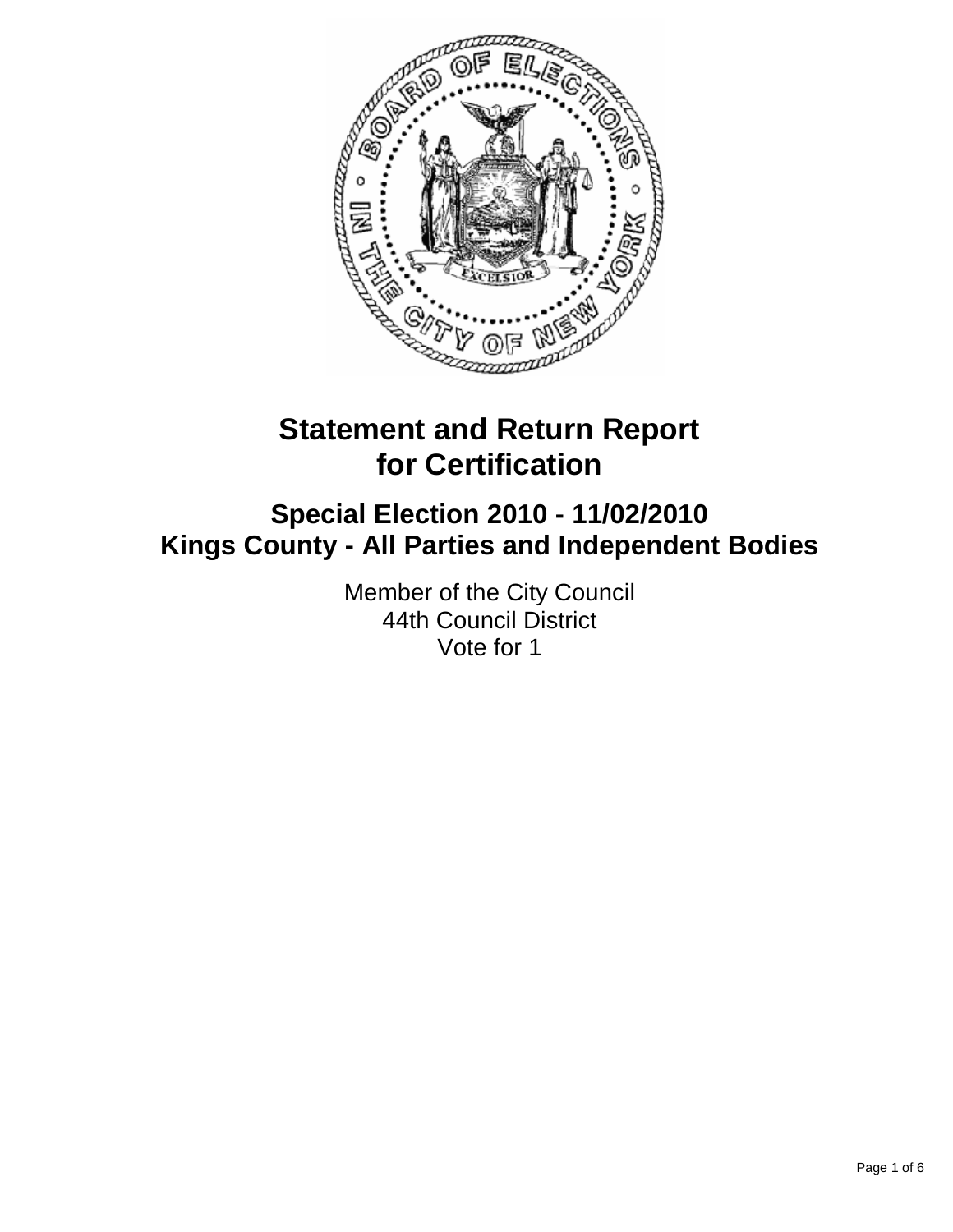

### **Assembly District 44**

| PUBLIC COUNTER                    | 2,059 |
|-----------------------------------|-------|
| <b>EMERGENCY</b>                  | 0     |
| ABSENTEE/MILITARY                 | 68    |
| <b>AFFIDAVIT</b>                  | 21    |
| <b>Total Ballots</b>              | 2,171 |
| DAVID G GREENFIELD (DEMOCRATIC)   | 1,282 |
| DAVID G GREENFIELD (CONSERVATIVE) | 289   |
| AVIVI SHRAIL MAN (WRITE-IN)       |       |
| CHATZAEL BENNETT (WRITE-IN)       | 2     |
| JONATHAN JUDGE (WRITE-IN)         | 3     |
| MENACHEM GARTINKEL (WRITE-IN)     |       |
| ROBERT KAHAN (WRITE-IN)           |       |
| <b>Total Votes</b>                | 1,579 |
| Unrecorded                        | 592   |

**Assembly District 45** 

| <b>PUBLIC COUNTER</b>             | 1,396 |
|-----------------------------------|-------|
| <b>EMERGENCY</b>                  | 0     |
| ABSENTEE/MILITARY                 | 15    |
| <b>AFFIDAVIT</b>                  | 23    |
| <b>Total Ballots</b>              | 1,446 |
| DAVID G GREENFIELD (DEMOCRATIC)   | 759   |
| DAVID G GREENFIELD (CONSERVATIVE) | 300   |
| <b>JACK TRADA (WRITE-IN)</b>      |       |
| MARY POVLOVITCH (WRITE-IN)        |       |
| <b>Total Votes</b>                | 1,061 |
| Unrecorded                        | 385   |

### **Assembly District 47**

| <b>PUBLIC COUNTER</b>             | 4.275          |
|-----------------------------------|----------------|
| <b>EMERGENCY</b>                  | 0              |
| ABSENTEE/MILITARY                 | 95             |
| <b>AFFIDAVIT</b>                  | 76             |
| <b>Total Ballots</b>              | 4,469          |
| DAVID G GREENFIELD (DEMOCRATIC)   | 2,282          |
| DAVID G GREENFIELD (CONSERVATIVE) | 566            |
| CELESTE WISEWOOD (WRITE-IN)       | 2              |
| <b>GEDALIA WAXLER (WRITE-IN)</b>  | 3              |
| JAMES SUTLIFF (WRITE-IN)          | 1              |
| <b>JOE BETTA (WRITE-IN)</b>       |                |
| JONATHAN JUDGE (WRITE-IN)         | 1              |
| SEYMOUR LACHMAN (WRITE-IN)        | $\mathfrak{p}$ |
| <b>Total Votes</b>                | 2,858          |
| Unrecorded                        | 1,611          |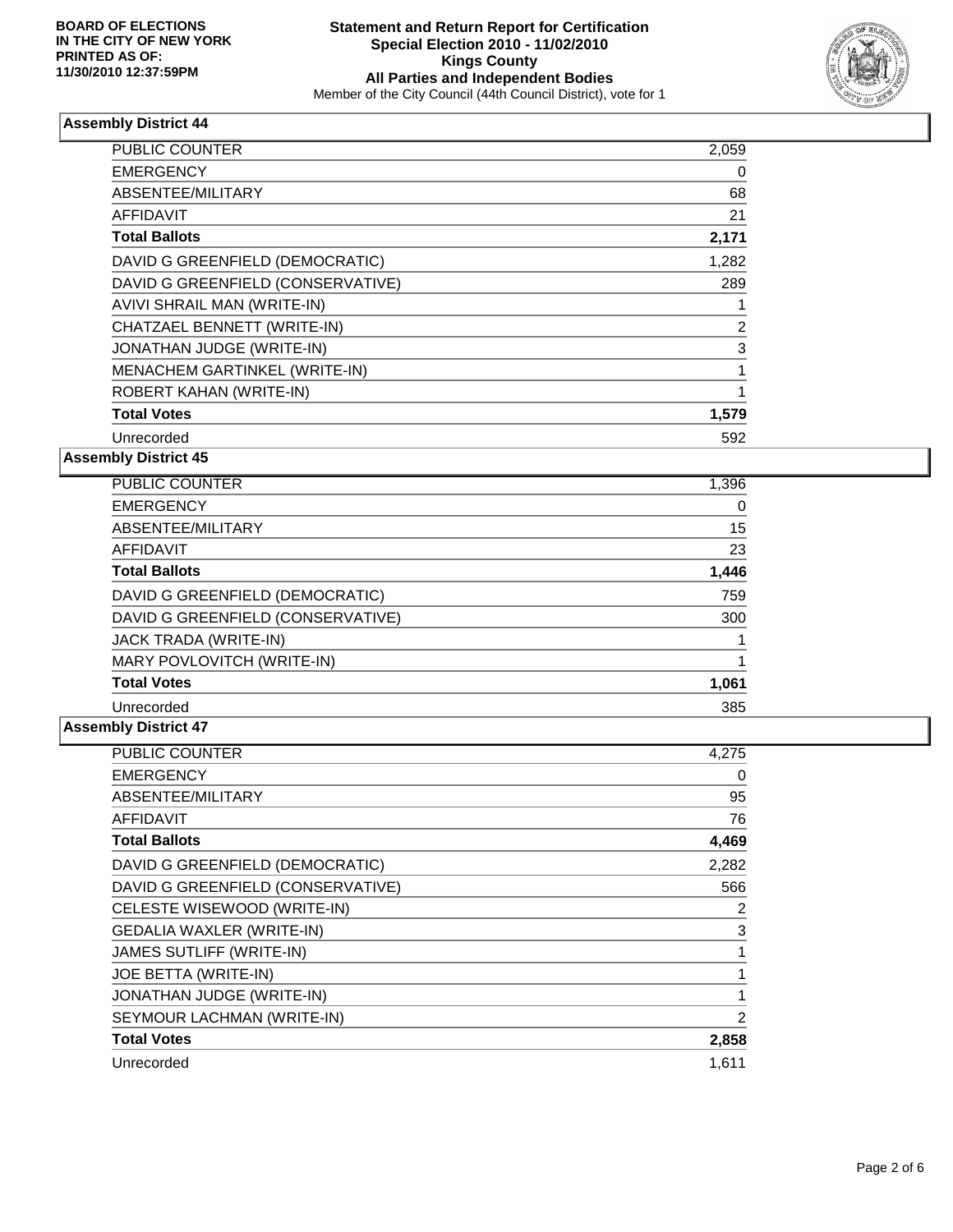

## **Assembly District 48**

| <b>PUBLIC COUNTER</b>             | 8,625                   |
|-----------------------------------|-------------------------|
| <b>EMERGENCY</b>                  | 0                       |
| ABSENTEE/MILITARY                 | 132                     |
| <b>AFFIDAVIT</b>                  | 95                      |
| <b>Total Ballots</b>              | 8,986                   |
| DAVID G GREENFIELD (DEMOCRATIC)   | 5,498                   |
| DAVID G GREENFIELD (CONSERVATIVE) | 1,535                   |
| <b>ASHER FASTEN (WRITE-IN)</b>    | 2                       |
| AURAKAM SOFER (WRITE-IN)          | 1                       |
| CEDALIA WAXLER (WRITE-IN)         | 1                       |
| CHAIM SCHNITZER (WRITE-IN)        | 1                       |
| GEDALYA WAXLER (WRITE-IN)         | 1                       |
| <b>GEDNLIN WAXTER (WRITE-IN)</b>  | 1                       |
| JOE LAZAR (WRITE-IN)              | 6                       |
| JONATHAN HAYRS (WRITE-IN)         | 1                       |
| JONATHAN JUDGE (WRITE-IN)         | $\mathbf 1$             |
| <b>JOSEPH HAYON (WRITE-IN)</b>    | $\overline{c}$          |
| JOSEPH NEIMAN (WRITE-IN)          | 1                       |
| LIPH SCHMELZER (WRITE-IN)         | $\mathbf 1$             |
| MAX ULLNCAN (WRITE-IN)            | 1                       |
| MENDEL EKRENSTEIN (WRITE-IN)      | $\boldsymbol{2}$        |
| MOSHE WOLFSON (WRITE-IN)          | $\overline{\mathbf{c}}$ |
| PINCHUS RINGEL (WRITE-IN)         | $\mathbf{1}$            |
| PINNY RINGEL (WRITE-IN)           | $\overline{\mathbf{c}}$ |
| SAMCHA FELDER (WRITE-IN)          | 1                       |
| SIMACHA FELDER (WRITE-IN)         | 1                       |
| SIMCHA FELDER (WRITE-IN)          | 1                       |
| SIMCHA STROH (WRITE-IN)           | 1                       |
| YUSSIE RIEDER (WRITE-IN)          | 1                       |
| <b>Total Votes</b>                | 7,065                   |
| Unrecorded                        | 1,921                   |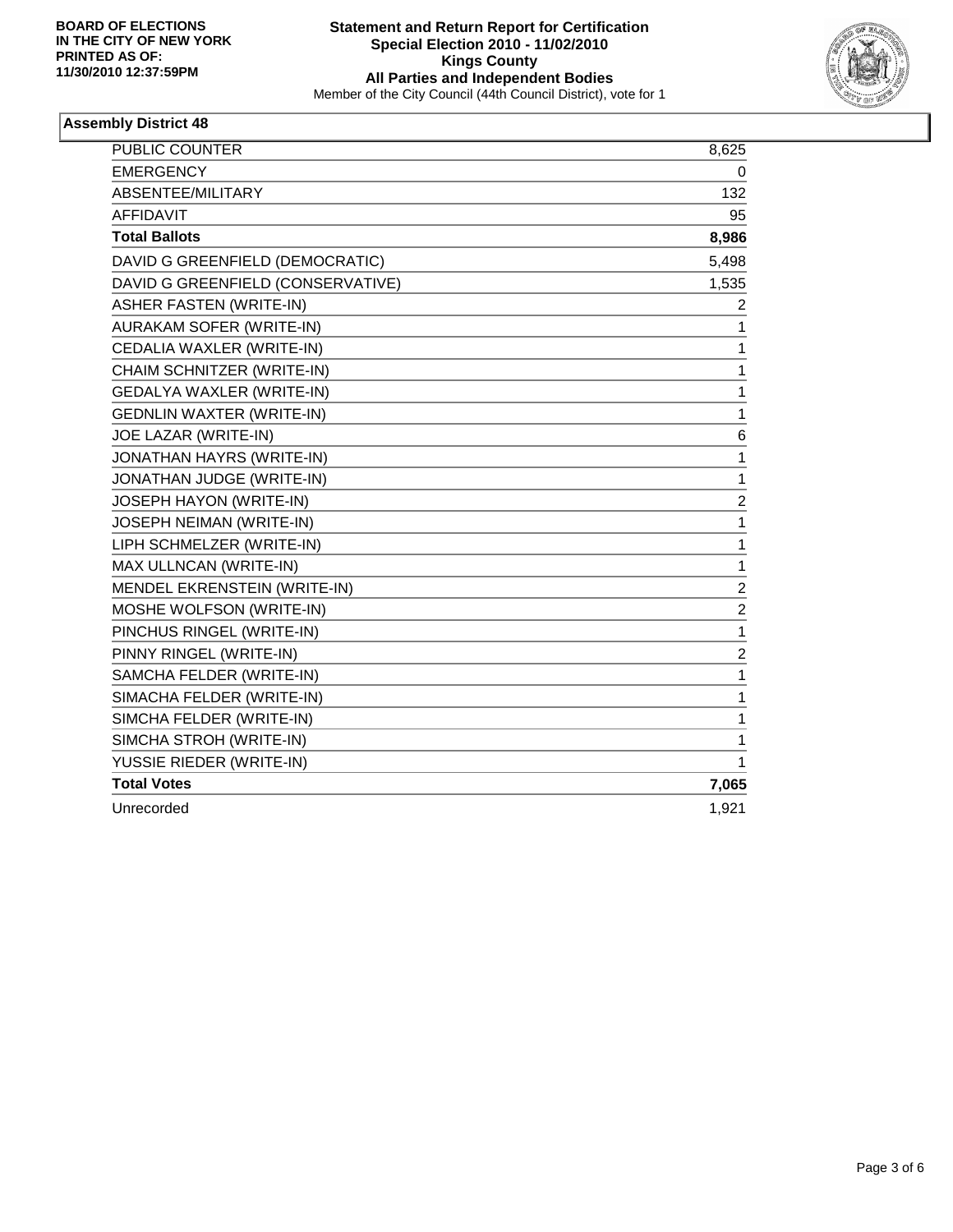

## **Assembly District 49**

| <b>PUBLIC COUNTER</b>             | 4,452          |
|-----------------------------------|----------------|
| <b>EMERGENCY</b>                  | 0              |
| ABSENTEE/MILITARY                 | 70             |
| <b>AFFIDAVIT</b>                  | 45             |
| <b>Total Ballots</b>              | 4,598          |
| DAVID G GREENFIELD (DEMOCRATIC)   | 2,470          |
| DAVID G GREENFIELD (CONSERVATIVE) | 743            |
| AKIVA TAUBER (WRITE-IN)           |                |
| ANTHONY R STONDR (WRITE-IN)       | 1              |
| ANTHONY ROTONDI (WRITE-IN)        | 1              |
| DOV H (WRITE-IN)                  | 1              |
| DOV HIKIND (WRITE-IN)             | 1              |
| ERIC CARTMAN (WRITE-IN)           | 1              |
| HERBERT STAHL (WRITE-IN)          | 2              |
| JOE LAZAR (WRITE-IN)              | 3              |
| JUAN PENA (WRITE-IN)              | 1              |
| MENDEL EICHESTEIN (WRITE-IN)      | 1              |
| MOSHE MEIR SKURNIK (WRITE-IN)     | $\overline{c}$ |
| SHLOIME SPERBER (WRITE-IN)        | $\overline{2}$ |
| SOLOMON SABEL (WRITE-IN)          | $\overline{c}$ |
| TETUDA LEVIN (WRITE-IN)           | 1              |
| YITTYL SPERBER (WRITE-IN)         |                |
| <b>Total Votes</b>                | 3,234          |
| Unrecorded                        | 1,364          |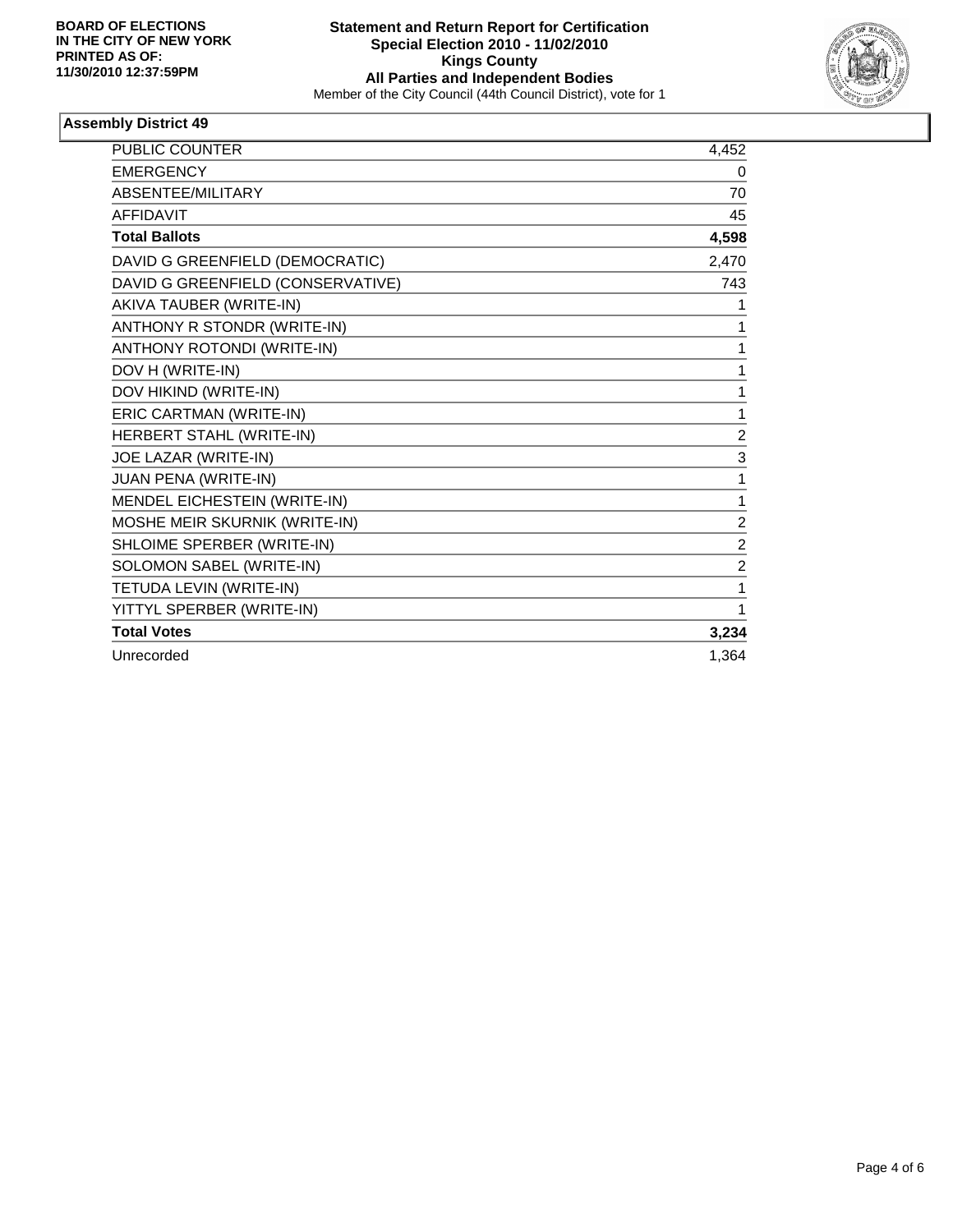

### **Total for Member of the City Council (44th Council District) - Kings County**

| PUBLIC COUNTER                    | 20,807                  |
|-----------------------------------|-------------------------|
| <b>EMERGENCY</b>                  | 0                       |
| ABSENTEE/MILITARY                 | 380                     |
| <b>AFFIDAVIT</b>                  | 260                     |
| <b>Total Ballots</b>              | 21,670                  |
| DAVID G GREENFIELD (DEMOCRATIC)   | 12,291                  |
| DAVID G GREENFIELD (CONSERVATIVE) | 3,433                   |
| AKIVA TAUBER (WRITE-IN)           | 1                       |
| ANTHONY R STONDR (WRITE-IN)       | 1                       |
| ANTHONY ROTONDI (WRITE-IN)        | $\mathbf{1}$            |
| <b>ASHER FASTEN (WRITE-IN)</b>    | $\overline{c}$          |
| AURAKAM SOFER (WRITE-IN)          | 1                       |
| AVIVI SHRAIL MAN (WRITE-IN)       | $\mathbf 1$             |
| CEDALIA WAXLER (WRITE-IN)         | $\mathbf 1$             |
| CELESTE WISEWOOD (WRITE-IN)       | $\boldsymbol{2}$        |
| CHAIM SCHNITZER (WRITE-IN)        | $\mathbf 1$             |
| CHATZAEL BENNETT (WRITE-IN)       | $\boldsymbol{2}$        |
| DOV H (WRITE-IN)                  | 1                       |
| DOV HIKIND (WRITE-IN)             | $\mathbf 1$             |
| ERIC CARTMAN (WRITE-IN)           | 1                       |
| <b>GEDALIA WAXLER (WRITE-IN)</b>  | 3                       |
| GEDALYA WAXLER (WRITE-IN)         | $\mathbf{1}$            |
| <b>GEDNLIN WAXTER (WRITE-IN)</b>  | $\mathbf 1$             |
| HERBERT STAHL (WRITE-IN)          | $\overline{\mathbf{c}}$ |
| JACK TRADA (WRITE-IN)             | $\mathbf 1$             |
| JAMES SUTLIFF (WRITE-IN)          | $\mathbf 1$             |
| JOE BETTA (WRITE-IN)              | 1                       |
| JOE LAZAR (WRITE-IN)              | 9                       |
| JONATHAN HAYRS (WRITE-IN)         | 1                       |
| JONATHAN JUDGE (WRITE-IN)         | 5                       |
| JOSEPH HAYON (WRITE-IN)           | $\overline{\mathbf{c}}$ |
| JOSEPH NEIMAN (WRITE-IN)          | 1                       |
| <b>JUAN PENA (WRITE-IN)</b>       | 1                       |
| LIPH SCHMELZER (WRITE-IN)         | 1                       |
| MARY POVLOVITCH (WRITE-IN)        | 1                       |
| MAX ULLNCAN (WRITE-IN)            | 1                       |
| MENACHEM GARTINKEL (WRITE-IN)     | 1                       |
| MENDEL EICHESTEIN (WRITE-IN)      | 1                       |
| MENDEL EKRENSTEIN (WRITE-IN)      | $\overline{\mathbf{c}}$ |
| MOSHE MEIR SKURNIK (WRITE-IN)     | $\boldsymbol{2}$        |
| MOSHE WOLFSON (WRITE-IN)          | $\boldsymbol{2}$        |
| PINCHUS RINGEL (WRITE-IN)         | 1                       |
| PINNY RINGEL (WRITE-IN)           | $\boldsymbol{2}$        |
| ROBERT KAHAN (WRITE-IN)           | 1                       |
| SAMCHA FELDER (WRITE-IN)          | 1                       |
| SEYMOUR LACHMAN (WRITE-IN)        | 2                       |